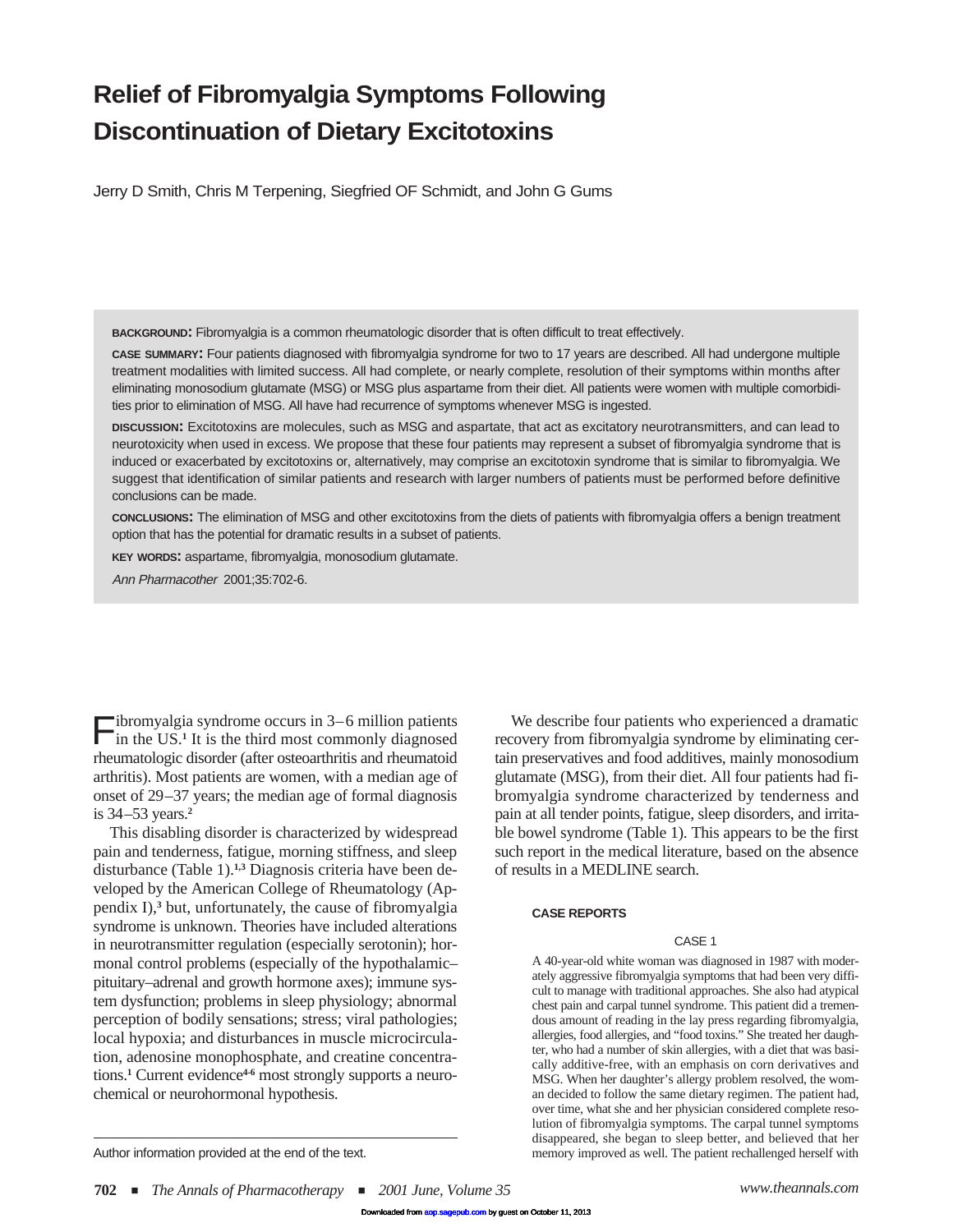the food products she felt were the offending agents, and the symptoms returned. She restricted her diet again, and the symptoms resolved.

## CASE 2

A 37-year-old white woman, the sister of the patient described above, had multiple medical problems including fibromyalgia syndrome affecting all 18 tender points, allergic rhinitis, irritable bowel syndrome, dysuria, stress reaction, depressive disorder, temperomandibular joint (TMJ) disorder, facial pain, carpal tunnel syndrome, anxiety, mitral valve prolapse, and dyslexia. She underwent a total hysterectomy in 1991 and surgery to open her left nasal passage. This woman was in a basically nonfunctional condition, much worse than her sister. She reported pains she had experienced since she was 15 years old. She did not recall a traumatic or emotional event prior to the onset of the pain.

The pains progressively worsened, especially after the birth of her first child in 1979, and never completely resolved. She underwent several tender point injections with bupivacaine, with temporary relief. The patient then began a corn-free diet and was able to decrease her amitriptyline dose from 100 to 25 mg/d and discontinue sertraline and lorazepam. After several months of using a diet free of aspartame and MSG, she had no pain in any of the tender points, no further abdominal or facial pain, no carpal tunnel syndrome, and no further depression or anxiety; a reevaluation also showed no sign of dyslexia. The woman also reported improvement in her memory. Symptoms of fibromyalgia recur when she unknowingly eats foods that contain MSG or aspartame. At times, she experiences an episode for 24–48 hours, and then researches if anything in her foods could have caused it. She often calls a food manufacturer to learn more details about the ingredients. Both the number of medications and number of office visits were markedly reduced after elimination of aspartame and MSG. On reevaluation, she had no further findings consistent with fibromyalgia, allergic rhinitis, irritable bowel syndrome, dysuria, stress reaction, chronic depressive disorder, TMJ disorder, or chronic fatigue issues.

#### CASE 3

A 57-year-old white woman had a past medical history of chronic musculoskeletal pain (very diffuse), chronic fatigue, migraine

| Table 1. Fibromyalgia Symptoms <sup>1,3</sup> |                |
|-----------------------------------------------|----------------|
| <b>Symptoms</b>                               | Prevalence (%) |
| Pain                                          |                |
| widespread                                    | 98             |
| neck                                          | 85             |
| low back                                      | 79             |
| posterior thorax                              | 72             |
| $\geq$ 15 painful sites                       | 56             |
| headache                                      | 53             |
| dysmenorrhea                                  | 41             |
| Other                                         |                |
| fatigue                                       | 81             |
| morning stiffness >15 min                     | 77             |
| sleep disturbance                             | 75             |
| paresthesias                                  | 63             |
| anxiety                                       | 48             |
| dry mouth                                     | 36             |
| prior depression                              | 31             |
| irritable bowel syndrome                      | 30             |
| urinary urgency                               | 26             |
| Raynaud's phenomenon                          | 17             |

and tension headaches, irritable bowel syndrome, allergic rhinitis, gastroesophageal reflux disease, anxiety and depressive disorder, as well as a diagnosis in 1994 of fibromyalgia syndrome involving 16 of 18 tender points. Despite a major workup and extensive therapies, including physical therapy, electro-acupuncture, chiropractic treatment, injection treatment, counseling, medication, and lifestyle adjustment, her condition severely worsened, and she was placed on a diet to eliminate MSG and aspartame.

Within two months, she improved partially with no further headaches, allergic symptoms, or irritable bowel syndrome symptoms. Within three months, she had no further diffuse musculoskeletal pain and only continued to have very localized lower back and bilateral shoulder pain attributed to osteoarthritis. By seven months, she experienced no pain, but had achieved marked improvement of the chronic fatigue, and reported feeling "very good." If she inadvertently uses MSG, the symptoms recur. The number of medications she takes was reduced from 15 to only estrogen for hormone replacement.

#### CASE 4

A 37-year-old African-American woman was diagnosed with fibromyalgia syndrome involving all 18 tender points in 1985. Furthermore, she had ongoing diffuse multiple symptoms including severe fatigue, epigastric pain, retrosternal pain, precordial pains, symptoms consistent with some reflux (none could be substantiated with a 24-h pH study), major depressive episodes, chronic migraine and tension headaches, chronic musculoskeletal pain with costochondritis and myofacial pain component, chronic TMJ dysfunction, emphysema, chronic postnasal drip, hypercholesterolemia, hypertriglyceridemia, and obesity. At that time, she was receiving fluoxetine, triamterene/hydrochlorothiazide, nasal triamcinolone, fluticasone metered-dose inhaler (MDI), ipratroprium bromide MDI, albuterol MDI as needed, ranitidine twice daily, isosorbide dinitrate, buspirone, lorazepam, simvastatin, and propoxyphene/acetaminophen, along with repeated trigger point injections of bupivacaine.

The patient was told to try to eliminate MSG from her diet. After two months, she stated that she had improved dramatically. The headaches, as well as shoulder, neck, and abdominal pain, decreased from 8 of 10 to 3 of 10 in severity. After another month of elimination of MSG, the woman experienced even further pain improvement and believed that she was at 70% of her normal health. Her ranitidine dose was cut to once daily, the buspirone dose was decreased by half, propoxyphene/acetaminophen use decreased, and isosorbide dinitrate was discontinued. Secondary to her financial situation, she was unable to adjust her diet completely; whenever she uses certain foods, especially those that include MSG, she develops recurrent pain. She intermittently tried to stop buspirone completely, but felt very anxious and restarted the medication.

## **Discussion**

MSG, the sodium salt of the amino acid glutamic acid or glutamate, is an additive used to enhance the flavor of certain foods. It does not have a flavor of its own, but is believed to enhance the taste of other foods by stimulating glutamate receptors on the tongue.

MSG was classified by the Food and Drug Administration (FDA) as a generally recognized as safe (GRAS) substance in 1959, after the 1958 Food Additives Amendment to the Federal Food, Drug, and Cosmetic Act required approval for new food additives. This classification meant that MSG and other GRAS substances, such as salt and baking powder, were grandfathered as harmless food substances due to their history of safe use. Since then, several expert committees have investigated MSG and determined that it is safe for use by the general public.**7-9**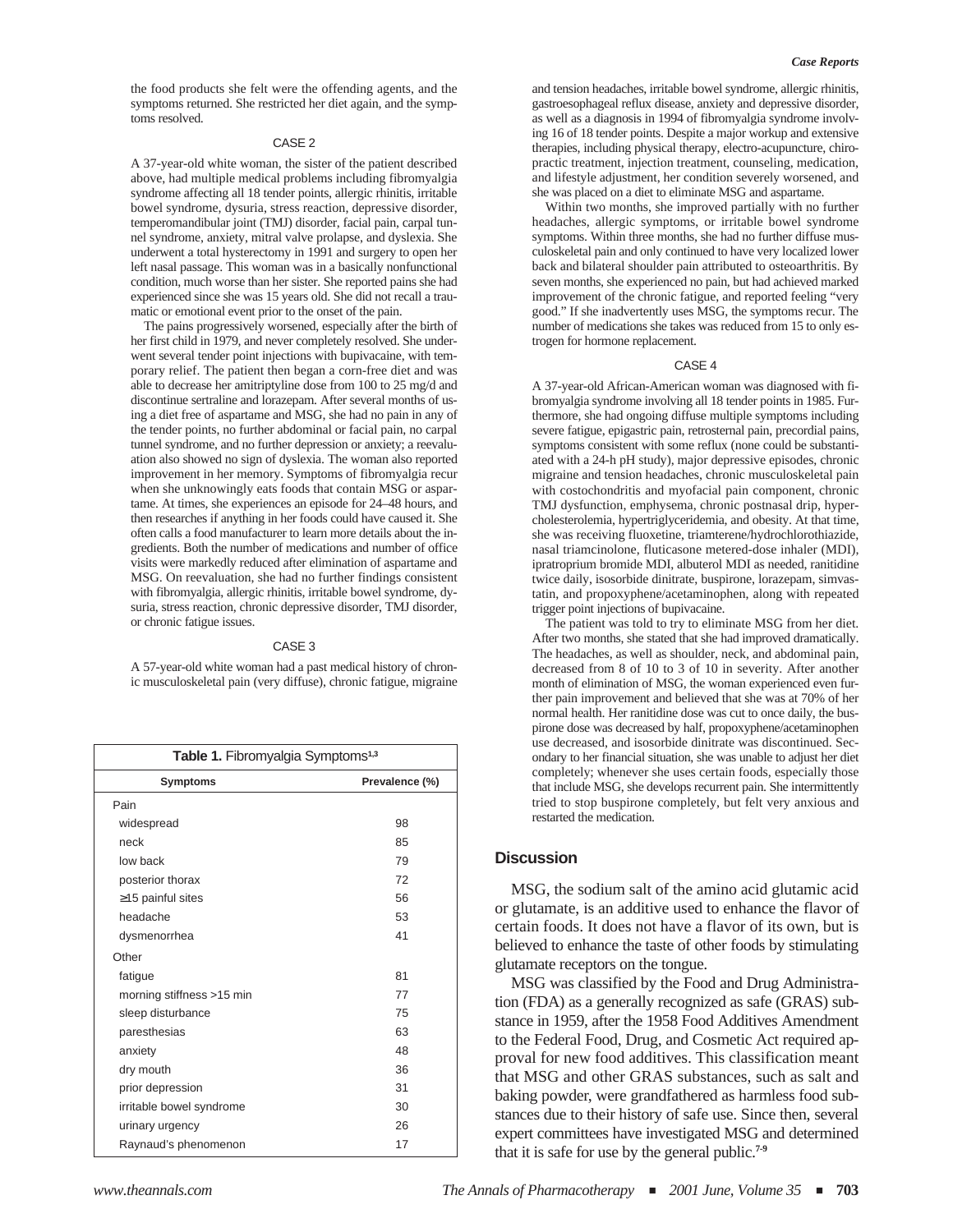## *JD Smith et al.*

Between 1980 and 1994, the Adverse Reaction Monitoring System in the FDA's Center for Food Safety and Applied Nutrition received 600 reports of problems due to MSG. Complaints, since verified in susceptible individuals,**<sup>10</sup>** included symptoms such as headache, weakness, muscle tightness, numbness or tingling, and flushing. Collectively, these symptoms have been termed the MSG symptom complex. The complaints submitted to the FDA, several books, and a television news show reporting the possible dangers of MSG prompted a review of the safety of the additive by the Federation of American Societies for Experimental Biology (FASEB). The 1995 FASEB report**<sup>11</sup>** reaffirmed the FDA's belief that MSG and related substances are safe food additives for most people.

However, that report**<sup>11</sup>** identified two groups of people who may develop complications from MSG. One group may be intolerant of MSG when the substance is eaten in large quantities, and develop the MSG symptom complex. The second group contains patients with severe, poorly controlled asthma, whose asthma may worsen after they eat foods containing MSG, in addition to being prone to MSG symptom complex.

Aspartame was first marketed in 1981. It is a dipeptide of aspartate and phenylalanine used in foods, beverages, and drugs. In animal models, aspartame has been associated with an increased incidence of brain tumors.**<sup>12</sup>** Anecdotally, aspartame use in humans has been linked with headaches, seizures, dizziness, movement disorders, urticaria, angioedema, and anaphylaxis. However, in placebo-controlled trials, only the potential for headache has been verified, even among self-identified susceptible patients.**<sup>13</sup>**

With the discovery of excitatory amino acid (EAA) transmitter systems and identification of EAA receptor subtypes (*N*-methyl-D-aspartame [NMDA], kainic acid, and amino-3-hydroxy-5-methyl-isoxazole-4-proprionic acid) and their antagonists, it has become widely accepted that glutamate, aspartate, and other environmental substances have neurotoxic (excitotoxic) effects in the human nervous system.**<sup>14</sup>**

The adverse reactions to MSG have been theorized to be due to MSG's actions at glutamate receptors in glutamate-responsive tissues. Studies have shown that glutamate acts as a neurotransmitter in the brain, and abnormal function of glutamate receptors has been linked to neurologic disorders such as Alzheimer disease and Huntington's chorea.**<sup>15</sup>** Injections of glutamate in laboratory animals have resulted in damage to nerve cells in the brain.

Aspartate is equipotent to glutamate in destroying hypothalamic neurons and has additive neurotoxic effects when the two are combined. Aspartate is derived from the gut hydrolyzation of aspartame. It is a much more potent flavoring agent than glutamate and is, therefore, used in smaller doses. However, even in small amounts, aspartate has additive effects to any glutamate.**<sup>14</sup>**

Normally, people can consume large amounts of dietary glutamate, and the body can produce and eliminate glutamate efficiently. Glutamate is rapidly absorbed into the bloodstream after oral administration. In fact, when compared with mice and monkeys, humans demonstrated higher plasma peaks and AUCs after receiving MSG 150 mg/kg.**<sup>14</sup>** Glutamate crosses the blood–brain barrier only by active transport, and concentrations in the brain are kept low and independent of plasma concentrations. However, glutamate freely enters brain regions that lack blood–brain barriers (circumventricular organs, e.g., the hypothalamus). It has been shown**<sup>14</sup>** that glutamate can destroy circumventricular organ neurons by an excitotoxic mechanism (via the NMDA receptor) in all animal models appropriately tested (cats, chickens, guinea pigs, hamsters, mice, monkeys, rabbits). In fact, much of the research performed proving that glutamate was safe for human consumption may have been flawed. Tests using infant monkeys anesthetized these animals with phencyclidine, now known to inhibit the neurotoxic effects of glutamate on the hypothalamic neurons by its potent antagonism of the specific subtype of NMDA receptor. **14**

As the etiology of fibromyalgia remains unclear, it is difficult to pinpoint an exact role for glutamate in its exacerbation or induction. However, several potential hypotheses can be envisioned. For example, when glutamate enters the endocrine hypothalamus, it interacts with EAA receptors on the surface of the hypothalamic neurons, which then stimulate the release of hypophysiotrophic-releasing factors. These factors trigger the release of pituitary hormones into the general circulation, which can disturb hormonal biorhythms. The use of intravenous glutamate or related analogs in prepubertal monkeys induces a release of growth hormone, luteinizing hormone, and prolactin.**<sup>14</sup>** However, recent tests**<sup>16</sup>** in healthy adult humans showed no increases in pituitary or cortical hormones in response to orally administered MSG. These findings do not preclude the possibility that a different response might occur in subsets of fibromyalgia patients. Up to 35% of subjects with fibromyalgia in various studies demonstrate abnormal suppression to the nighttime administration of dexamethasone. Additionally, patients with fibromyalgia have reduced 24-hour free cortisol excretion in the urine, loss of diurnal variation of cortisol concentrations, and exaggerated adrenocorticotrophic hormone, but blunted cortisol response to administration of corticotropin-releasing hormone or to insulin-induced hypoglycemia, and reduced adrenocortical activation in response to exhaustive exercise.**<sup>17</sup>**

Another plausible explanation involves the role of glutamate in chronic pain sensitization.**<sup>18</sup>** Prolonged firing of certain peripheral nociceptor neurons causes release of glutamate. This acts on central NMDA receptors to produce chronic sensitization at the level of the spinal cord. Perhaps exogenous glutamate may act to produce similar sensitization in a small subset of patients. Alternatively, MSG may represent a specific chemical intolerance, yielding a fibromyalgia-like picture as a result of some cross-sensitization.**<sup>19</sup>** Without further prospective studies in susceptible patients, clarifying the mechanism of glutamate toxicity remains, at best, difficult.

Obviously, this case series does not establish a cause– effect relationship between excitotoxins and fibromyalgia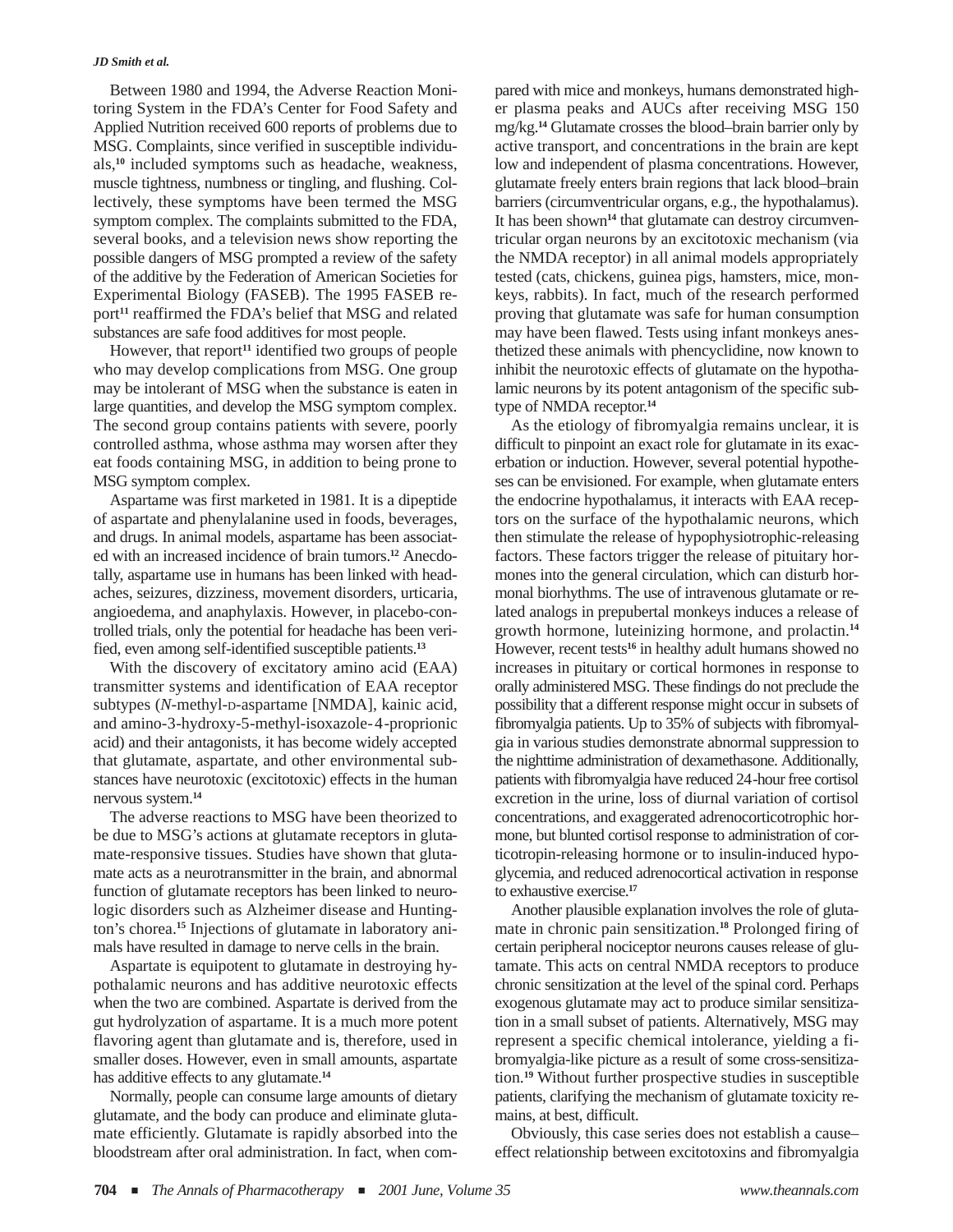syndrome. The potential relationship is further complicated by the often inconsistent manner in which fibromyalgia syndrome is diagnosed and documented in common practice. However, the Naranjo probability scale**<sup>20</sup>** places this drug reaction in or near the probable range. As MSG is nearly ubiquitous in processed food, appearing under many names, including gelatin, hydrolyzed vegetable protein, textured protein, and yeast extract, most people in developed nations are exposed to it from a very young age. The general population has less exposure to aspartame. Nonetheless, it is the dominant artificial sweetener on the market, and has been since its approval in 1981. In the four patients reported here, the adverse reaction improved on discontinuation and reappeared under retrial. As the patient in case 4 reduced, but did not eliminate, MSG and symptoms were reduced but not eliminated, one may argue a dose–response effect. Still, prospective, placebo-controlled trials are needed to verify the finding.

## **Summary**

As the mystery of fibromyalgia syndrome unfolds and the diagnosis gains greater acceptance and awareness in both the medical and lay communities, one should remember that multiple etiologies of this syndrome exist. Our four patients were diagnosed with fibromyalgia syndrome that met the typical criteria. All also had allergic rhinitis symptoms and responded to a diet of mainly MSG elimination, aspartame elimination, or both with resolution of their symptoms. This excitotoxin-induced or -exacerbated fibromyalgia could be due to the mechanisms described above, but other mechanisms may remain unknown. We also do not believe that sensitivity to MSG is the cause of all cases of fibromyalgia syndrome, as many of our patients have not responded to our recommendations of elimination of the excitotoxins.

There may also be many more yet unknown, or widely unrecognized, excitotoxins that could also cause fibromyalgia syndrome. Even in the patients described here, we cannot state unequivocally that MSG caused their fibromyalgia. However, elimination of MSG and/or aspartame did result in striking improvements in their symptoms. Identification of similar patients and much more research must be performed before definitive conclusions concerning causation can be made. This subgroup of fibromyalgia syndrome patients needs to be identified by physicians and other healthcare providers to initiate appropriate dietary adjustments that may lead to significant improvement of symptoms, and to further delineate the mechanisms involved in their sensitivity.

**Jerry D Smith** PharmD, Clinical Pharmacist, Malcolm Randall Veterans Affairs Medical Center, Gainesville, FL

**Chris M Terpening** PhD PharmD, Clinical Pharmacy Fellow, Departments of Pharmacy Practice and Community Health & Family Medicine, University of Florida, Gainesville, FL

**Siegfried OF Schmidt** MD PhD, Clinical Assistant Professor, Department of Community Health & Family Medicine, University of Florida

**John G Gums** PharmD, Professor, Departments of Pharmacy Practice and Community Health & Family Medicine, University of Florida **Reprints:** Chris M Terpening PhD PharmD, 625 S.W. 4th Ave., Gainesville, FL 32601-6430, FAX 352/392-7766, E-mail cmt@fpmg. health.ufl.edu

## **References**

- 1. Reiffenberger DH, Amundson LH. Fibromyalgia syndrome: a review. Am Fam Physician 1996;53:1698-704.
- 2. Krsnich-Shriwise S. Fibromyalgia syndrome: an overview. Phys Ther 1997;77:68-75.
- 3. Wolfe F, Smythe HA, Yunus MB, Bennett RM, Bombardier C, Goldenberg DL, et al. The American College of Rheumatology 1990 Criteria for the Classification of Fibromyalgia. Report of the Multicenter Criteria Committee. Arthritis Rheum 1990;33:160-72.
- 4. Russell IJ. Advances in fibromyalgia: possible role for central neurochemicals. Am J Med Sci 1998;315:377-84.
- 5. Crofford LJ. Neuroendocrine abnormalities in fibromyalgia and related disorders. Am J Med Sci 1998;315:359-66.
- 6. Neeck G, Riedel W. Hormonal perturbations in fibromyalgia syndrome. Ann N Y Acad Sci 1999;876:325-38.
- 7. Select Committee on GRAS Substances. Evaluation of the health aspects of protein hydrolyzates as food ingredients. Supplemental review and evaluation. SCOGS-37b-supplement 1980b. Prepared for the Food and Drug Administration under contract no. FDA 223-75-2004 by the Life Sciences Research Office, Federation of American Societies for Experimental Biology. Available from Special Publications Office, FASEB, Bethesda, MD.
- 8. Joint FAO/WHO Expert Committee on Food Additives *L*-glutamic acid and its ammonium, calcium, monosodium and potassium salts. In: Toxicological evaluation of certain food additives and contaminants. New York: Cambridge University Press, 1987:97-161.
- 9. International Glutamate Technical Committee. Scientific literature review on glutamates. Atlanta, GA: The Glutamate Association, 1991.
- 10. Yang WH, Drouin MA, Herbert M, Mao Y, Karsh J. The monosodium glutamate symptom complex: assessment in a double-blind, placebocontrolled, randomized study. J Allergy Clin Immunol 1997;99:757-62.
- 11. Raiten DJ, Talbot JM, Fisher KD, eds. Life Sciences Research Office Report. Executive summary from the report. Analysis of adverse reactions to monosodium glutamate (MSG). J Nutr 1995;125 (suppl):2892s-906s.

## **Appendix I.** American College of Rheumatology Diagnostic Criteria for Fibromyalgia**<sup>3</sup>**

History of Widespread Pain considered widespread when all of the following sites of pain are present: left side of the body right side of the body above the waist below the waist axial skeleton (cervical spine or anterior chest or thoracic spine or low back) shoulder and buttock pain considered as pain for each involved site low back pain considered lower-segment pain Pain on digital palpitation in 11 of the 18 (bilateral) following sites of tender points: occiput: suboccipital muscle insertions low cervical: anterior aspects of the intertransverse spaces at C5–C7 trapezius: midpoint of the upper border supraspinatous: above the scapular spine near the medial border second rib: at the second costochondral junctions, just lateral to the junctions on the upper surfaces lateral epicondyle: 2 cm distal to the epicondyles gluteal: upper outer quadrants of buttocks in anterior fold of muscle greater trochanter: posterior to the trochanteric prominence knee: medial fat pad proximal to the joint line